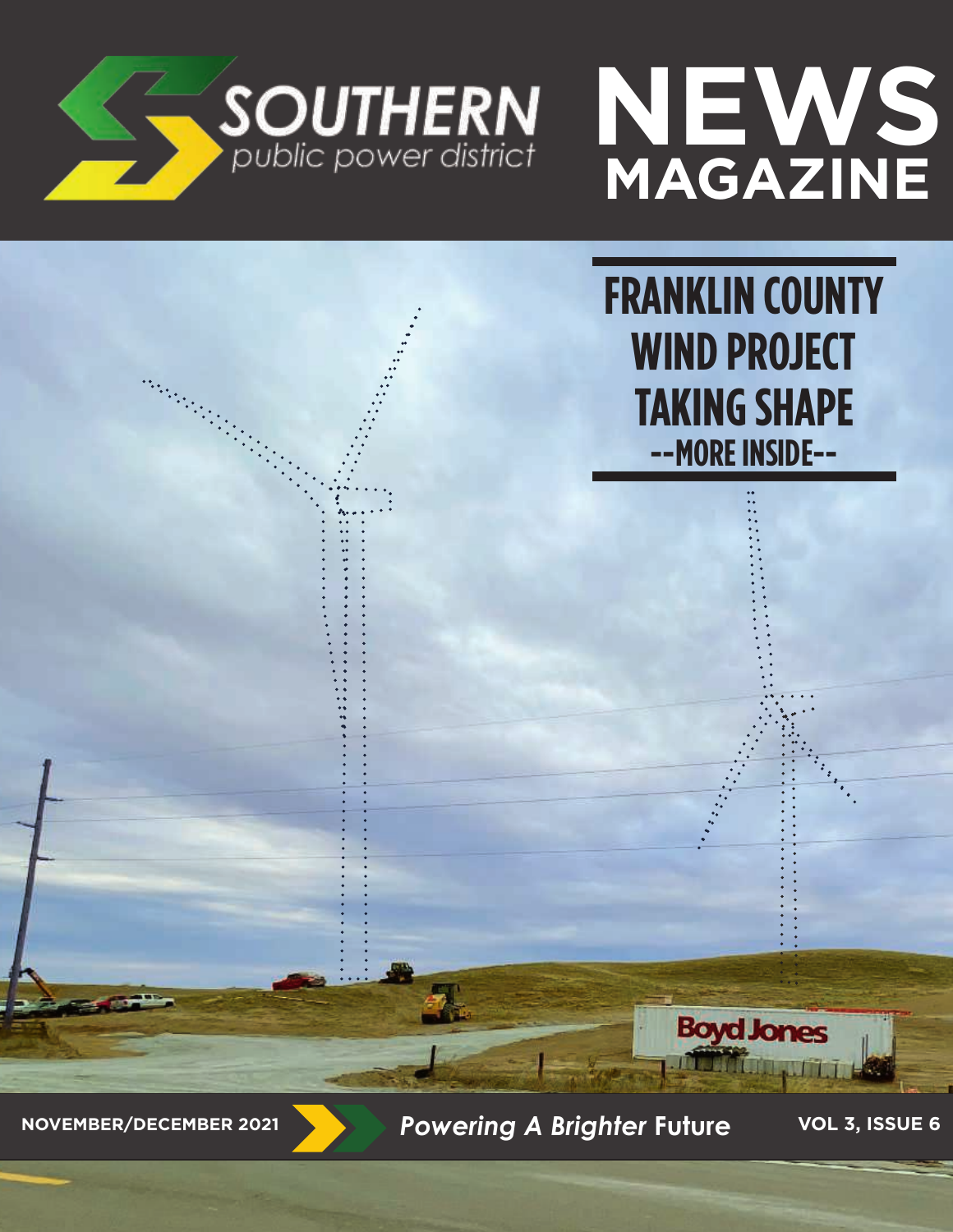

#### **SPPD News Magazine (USPS23530) is published bimonthly by:**

Southern Public Power District 4550 West Husker Highway PO Box 1687 Grand Island, NE 68802-1687 email: ldoose@southernpd.net

Subscription Rates: \$1.00/issue

Non Profit Periodical Postage paid at Grand Island, NE

#### **POSTMASTER:**

**Send Address changes to:** SPPD News Magazine P.O. Box 1687 Grand Island, NE 68802 ldoose@southernpd.net

#### **BOARD OF DIRECTORS:**

Arlon Jacobitz, Chairman Dana Meyer, Vice-Chairman Wayne Anderbery, Secretary Kevin Choquette, Treasurer Larry Benson Rick Bergman Marvin Fishler Lee Grove Neal Katzberg Robert Kieborz Dean Klute Joel Kuehn Mike Lowry Kevan Reeson

**PRESIDENT/CEO:**  Neal F. Niedfeldt

#### **ON THE WEB AT:**

www.southernpd.com

#### **FOLLOW US HERE:**



Comments or questions: LeAnne Doose Public Relations Manager ldoose@southernpd.net

# Employee **TRANSITIONS**

## **BEST WISHES DOUG WARD**

September 30, 2021 marked the final day of Doug Ward's career at SPPD. Doug provided 42 years of dedication to our customers, beginning as an Apprentice Lineworker on May 1, 1979. He advanced to the status of a Journeyman Lineworker, and became an Electromechanical Specialist--a title which he has held since 1994.



Doug has also served as the Grand Island Area Steward and Chief Steward for

the Local Union IBEW 1597 for a total of 20 years. He demonstrated leadership, thoughtfulness and respect in his service to the employees and customers of SPPD.

Best wishes to you Doug, we wish for you and Cheryl many years of happiness and good health!

## **VANIS ASSUMES NEW ROLE**

Grand Island Area Lineworker Taylor Vanis has been appointed to fill the role of Electromechanical Specialist. Taylor has been serving the customers of SPPD for 12 years as a utility lineworker. Going forward, he will be responsible for connected technologies in substations, including PCB management and capacitor controls. We know that Taylor is up for this



**TAYLOR VANIS**

new challenge, and we congratulate him as he assumes this position.

## **GORACKE ASSIGNED TO GI REGION**

Ben Goracke, Apprentice Lineworker on the District's Construction Crew, has been transitioned to a role with our Grand Island Area Office.

Ben has been employed at SPPD since May of 2018 and is currently serving as a Journeyman Lineworker.

Congratulations to Ben and best wishes in this new role.

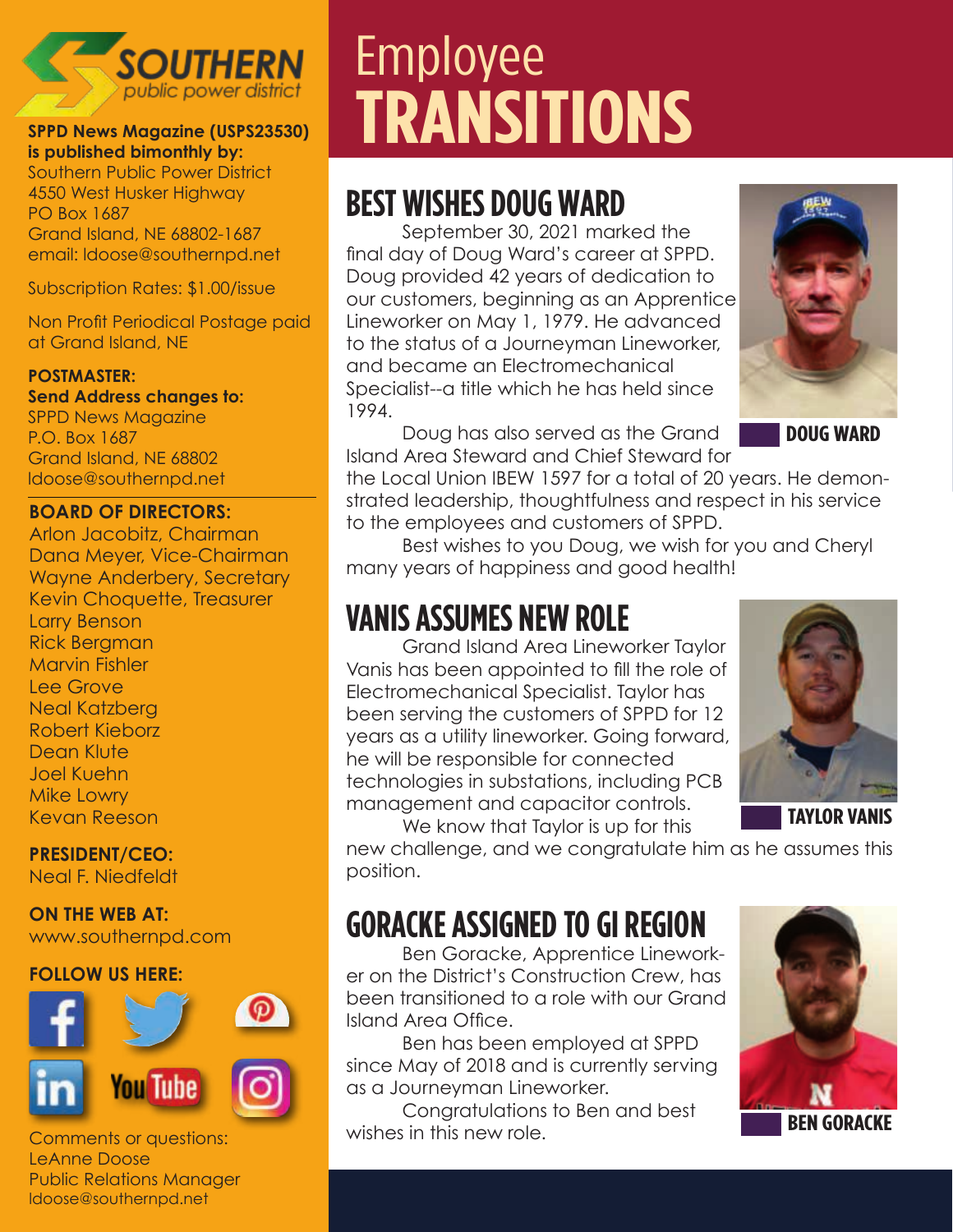# END OF YEAR **REFLECTIONS**

On the heels of a challenging year in 2020, we approached 2021 with a sense of hope and optimism. We weathered the pandemic in 2020 and have continuously risen to meet the challenges it created this past year. We are proud of the efforts of our employees to adapt and engage in new procedures that assure the ongoing health and safety of our workplace and our interactions with our customers.

As we move into the months of November and December, our Board and staff are working on establishing our 2022 Budget and Work Plan. We will share more information in a future edition of our *Customer News Magazine*, and on our website and social platforms.

Going forward into a new year, we will work hard to continue rising to the challenges that we are all facing at home, on our farms and in our workplaces. We are keeping open lines of communication and collaborating to assure we are prepared to deliver excellent service to you...with a safe and healthy workforce and the tools and materials we need to keep your electricity flowing in the efficient manner you deserve.

## **WIND ENERGY PROJECT: GROUND WORK IS UNDERWAY**

Earlier this year, the Franklin County Planning Commission and Franklin County Board of Supervisors approved a Special Use Permit submitted by Bluestem Energy Solutions, Inc, which called for the construction of two wind turbines. Each turbine will produce 2.82-megawatts of electricity. The output will be purchased by SPPD and 100% of the electricity will be consumed by our customers.



In recent months, work has

taken place to ready the site for the construction of the two structures. Dirt work is underway in preparation for construction of the towers, and maintenance roads have been developed that will allow for access to the structures for service.

The illustration on the cover of this magazine is NOT a precise depiction of the location of turbines, but the two structures will be located four miles west of Upland, or 7 miles east of Hildreth, along Nebraska Highway 10. With the roadways being developed and other preparations taking place it is becoming easier to visualize this project coming to fruition.

The wind turbines will interconnect with SPPD's 69kV transmission line system. At this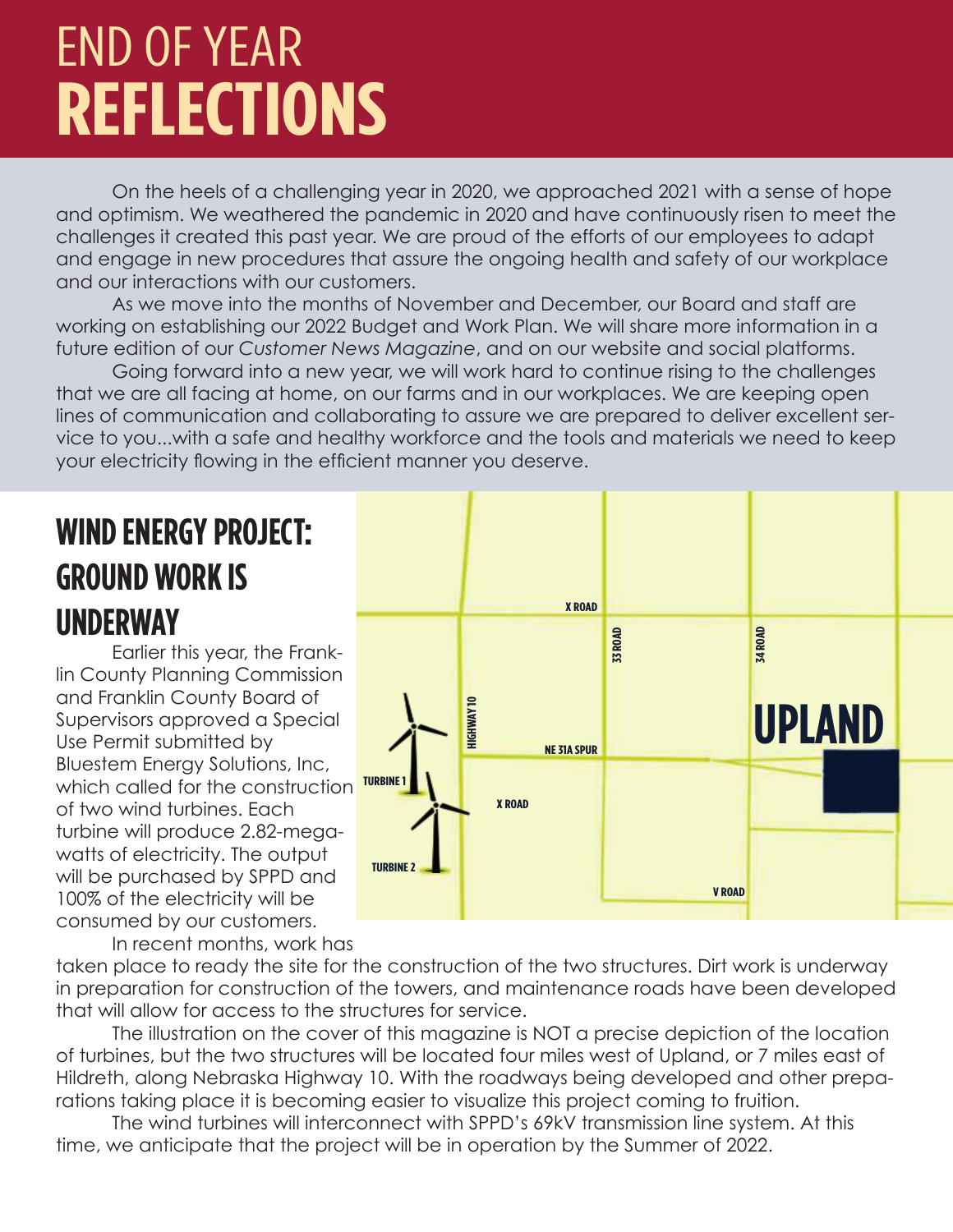# SPPD **NEWS & ANNOUNCEMENTS**

## **IRRIGATION CUSTOMERS ENCOURAGED TO EXPLORE POWER FACTOR**

All irrigation services 20 horsepower and greater will be affected by our policy requiring the assessment of a power factor adjustment on services with a power factor less than 93%. Customers that choose to improve their power factors can avoid the power factor adjustment by installing capacitors that improve power factor to 93% or greater.

In order to achieve the advantage of improved power factor, capacitor installations must be complete by June 1, 2022.

We encourage irrigation customers to explore the potential power factor adjustments for irrigation services with the calculator available at **southernpd.com/powerfactor**. We also offer a \$100 rebate for the installation of a capacitor. The application and guidelines are also available on our website.

If you have questions about this policy or need assistance with calculating your potential power factor adjustment, please contact our office at 800-579-3019.

## **USPS DELIVERY STANDARDS TO IMPACT MAIL DELIVERY**

The US Postal Service (USPS) recently announced new service standard changes that will impact the delivery of first class mail. While local mail deliveries are expected to be unchanged, delivery times are expected to be longer for mail that travels greater distances.

We want to remind our customers that bills are due on the 15th of each month. We are watching to see how the USPS changes will impact the delivery of bills and payments. But as we navigate these changes, the billing due date remains at the 15th of the month.

Although postal delivery timelines are uncertain at this time, we are glad to provide two hassle-free options that assure your payment is made on time.

#### **SMARTHUB**

SmartHub is the payment option that we recommend. The portal offers a self serve solution that allows you to manage your SPPD accounts, including payments. Your business with us can be conducted in mobile and Web apps in a secure environment. You can view billings, usage and payment history, **SMart** pay with credit, debit or electronic check. SmartHub also provides the option of paperless billing.



To sign up for access, visit our website at southernpd.com/smarthub.

#### **AUTO PAY**

Auto Pay is an electronic funds transfer payment. Once you are signed up, you will receive your billing notice(s) marked "Bill Paid by Auto Pay". On the 15th of each month, funds are withdrawn from your banking account in the amount due on your billing statement. To sign up for Auto Pay, contact our Customer Services Department at 800-579-3019.

The above two methods are a popular choice among our customers, with approximately 65% utilizing either SmartHub or Auto Pay.

In addition to our SmartHub portal and Auto Pay methods, we also offer drop boxes at all of our office locations and will accept payments in person at any location. Be sure to check office hours on our website if you plan to visit in person.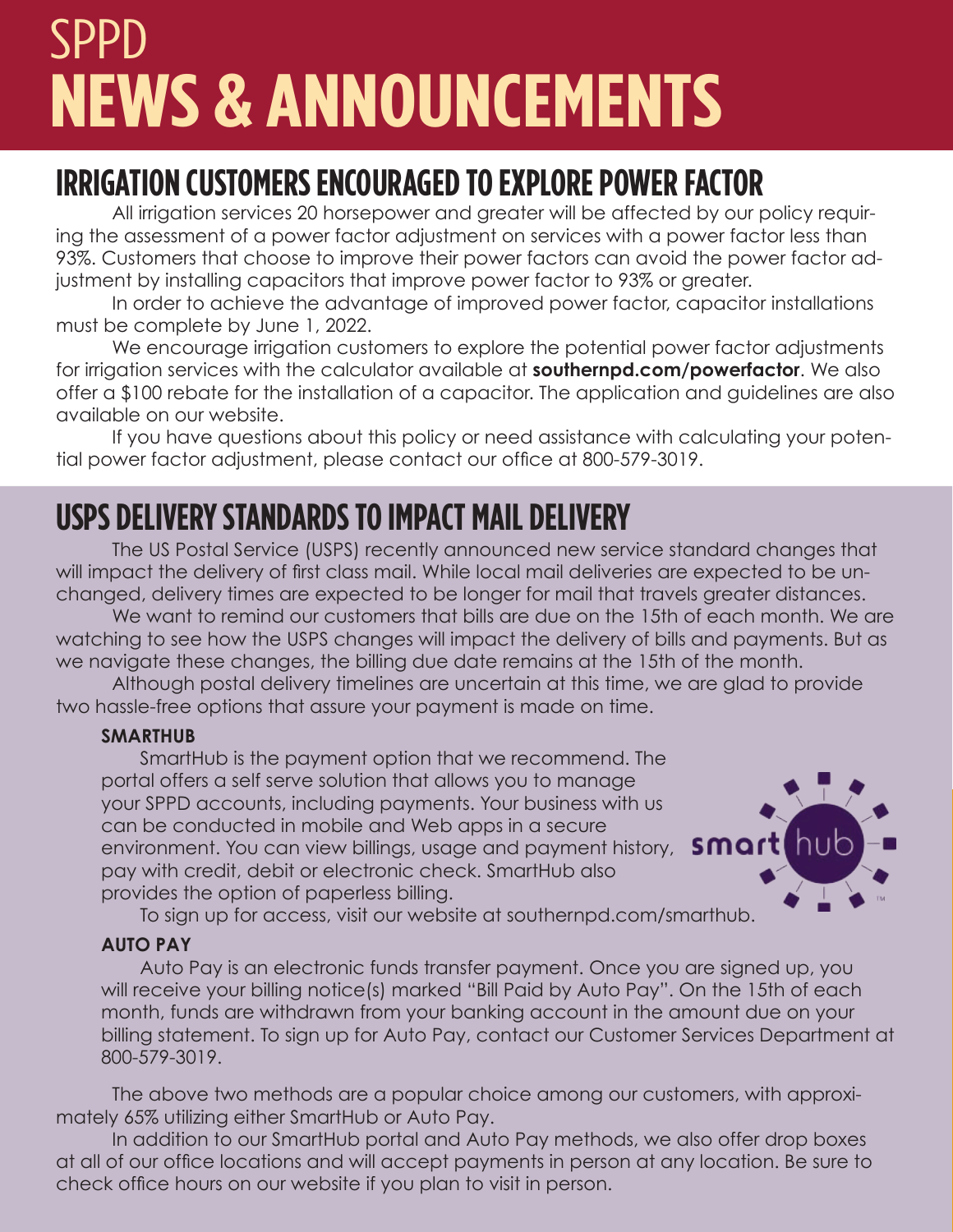# SPPD **NEWS & ANNOUNCEMENTS**

## **VILLAGE OF BLOOMINGTON RECEIVES ITS FIRST GRANT**

We had the pleasure of paying a visit to the Village of Bloomington during their October meeting for a very special presentation.

The village was awarded a \$2,500 grant for improvements to the town's community center. The application sought funds for improvements to the floor and for the installation of new lighting.

The Community Center is an important hub for social activities in the community. It is used for a variety of gatherings including funeral luncheons, parties and more. This was the first grant sought by the community, so it



SPPD Public Relations Manager LeAnne Doose is pictured with members of the Bloomington Village Board on October 12, 2021.

was exciting for us to help in making these improvements possible. We would like to thank customers who participate in Operation ROUND UP for making grants like this one possible for our communities.

## **ATTENTION HIGH SCHOOL SENIORS: LINEWORKER SCHOLARSHIP APPLICATION PERIOD IS OPEN**

Southern Public Power District has opened its 2022 application period for Utility Lineworker Scholarships. This program offers scholarships to students attending an accredited utility line study program. Scholarships amount to \$1,000 for students pursuing a one-year program, or \$2,000 for those attending a two-year program.

Applicants must currently reside within Adams, Franklin, Hall, Hamilton, Kearney, Merrick or Phelps Counties in Nebraska. Scholarship winners will be required to serve a 12-week summer internship with SPPD in cooperation with the school attended.

The deadline for scholarship applications is April 1, 2022. The application form can be accessed from SPPD's website.

We encourage potential students to reach out to the program of their choosing as soon as possible. These programs can fill up quickly, and it is best to enroll in order to assure a spot will be ready for the next academic year.

To learn more about our scholarship program, please contact Brad Kool at Southern Public Power District.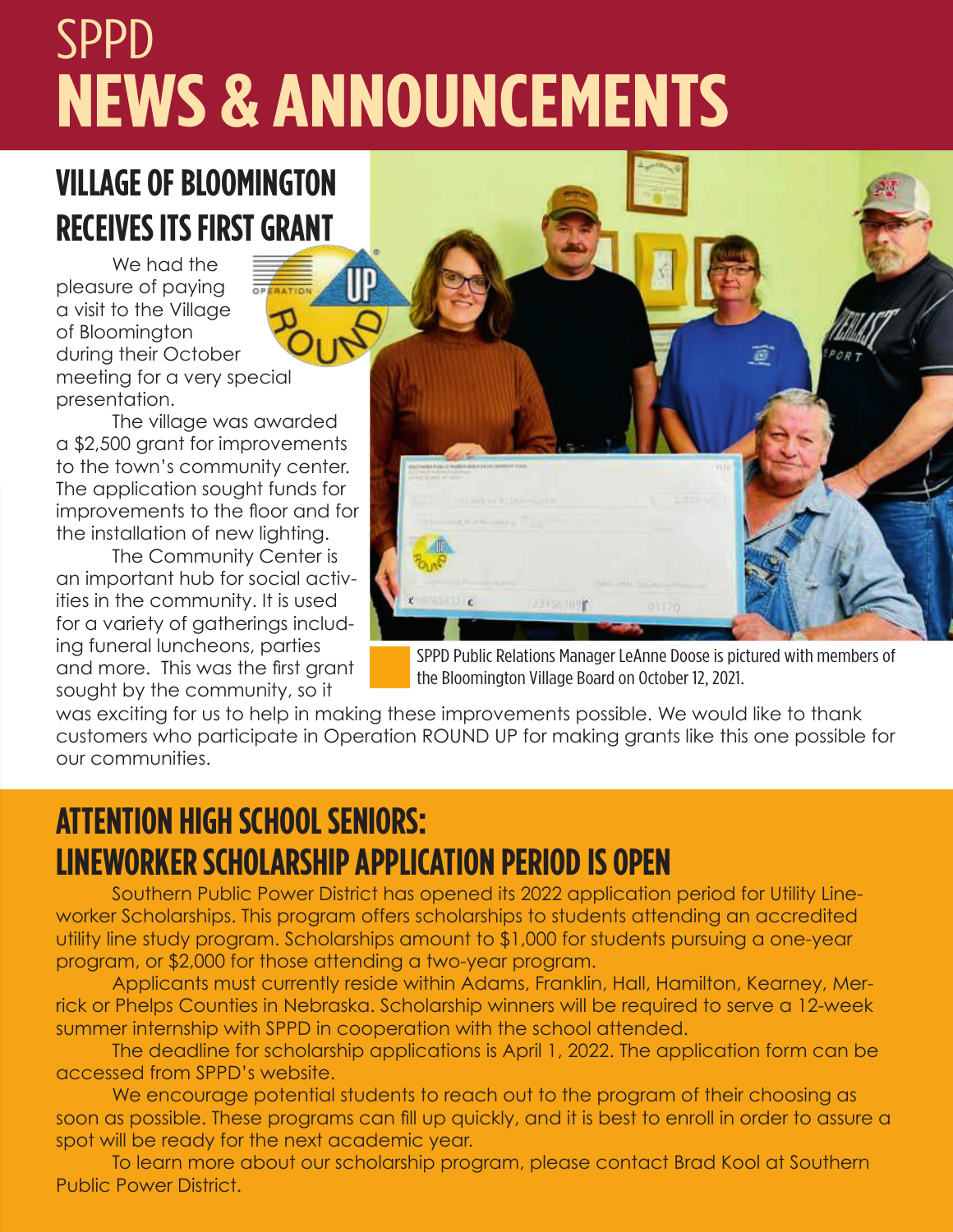## Employee **SERVICE MILESTONES**

Please join us in thanking the 15 SPPD employees pictured below. They have all reached an employment milestone in 2021. This group has provided a total of 160 years of service.





**JOHN GITS** JOURNEYMAN LINEWORKER JOURNEYMAN LINEWORKER **SAM GNAGY**



**JASON HECK STORFKFFPFR** 



**BERENICE RODRIGUEZ-LARRAGA** WORK ORDER CLERK



**BECKY LESIAK** MAPPING TECHNICIAN



**DAN THIES** JOURNEYMAN LINEWORKER ENGINEERING TECHNICIAN **TRAVIS DAHLIN 10 YEARS**



**ANDREW NADEN** STOREKEEPER



**JACK WELCH** IT MNGR



**AARON BROWN** ENGINEERING/OPERATIONS MNGR



**MATT LOVEJOY** JOURNEYMAN LINEWORKER



**SAM REINKE** ENERGY SERVICES MNGR



**SETH SANDERSON** ELECTROMECHANICAL SPC.



**CRAIG MALASEK** LEAD LINEWORKER



**TOM SMITH** LEAD LINEWORKER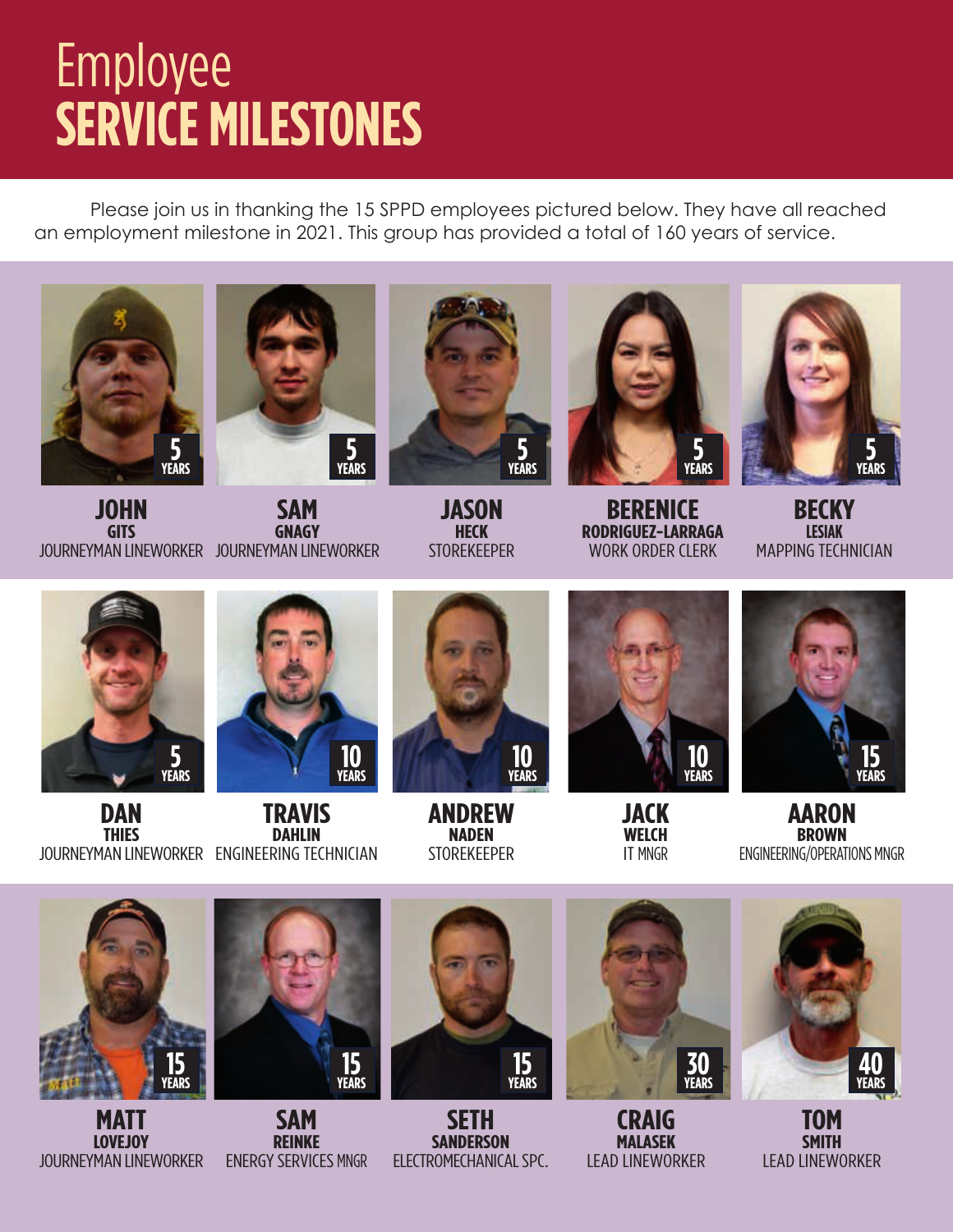## **Winter PREPAREDNESS**

## **GENERATE SAFELY**

If you plan to use a portable generator this winter during power outages, it is critical that you keep safety at the top of your mind.

Before you operate a generator, you must disconnect from SPPD facilities with a double throw switch. This equipment prevents electricity produced by your generator from backfeeding onto our power lines, which creates a danger for lineworkers. Double throw switches must be installed by a qualified electrician.

Another option available to SPPD customers is the Generlink Transfer



Switch. This device is installed behind the meter by SPPD lineworkers, which disconnects the home from SPPD facilities and prevents dangerous backfeed of power onto our lines. Generlink is available for a \$7.75 per month fee and is charged to your regular monthly electric bill. The GenerLok 20-foot power cord is available for a deposit of \$150, with other lengths available for an additional charge.

Call 800-579-3019 for additional information.



### **GENERAL SAFETY TIPS**

Never use a portable generator indoors.

Do not plug generators into standard electrical outlets.

Use heavy-duty extension cords to connect appliances into the generator.

Start the generator before connecting appliances.

## **POWER OUTAGE REPORTING**

As the winter season descends upon us, please be reminded that power outages must be reported by phone. Although we use Facebook, Twitter and Instagram for mass communication, social media timelines and message boards are not suitable for reporting an outage.

We are available to take your call all day, every day at 800-579-3019. In order to assure a smooth reporting process, it is essential that your contact information is up-to-date in our system. Additionally, if you are reporting your outage after hours, be aware of the primary phone number listed on account. If you are prompted to enter your phone number, use your primary number so the system can access your account location and dispatch a lineworker to you as soon as possible.